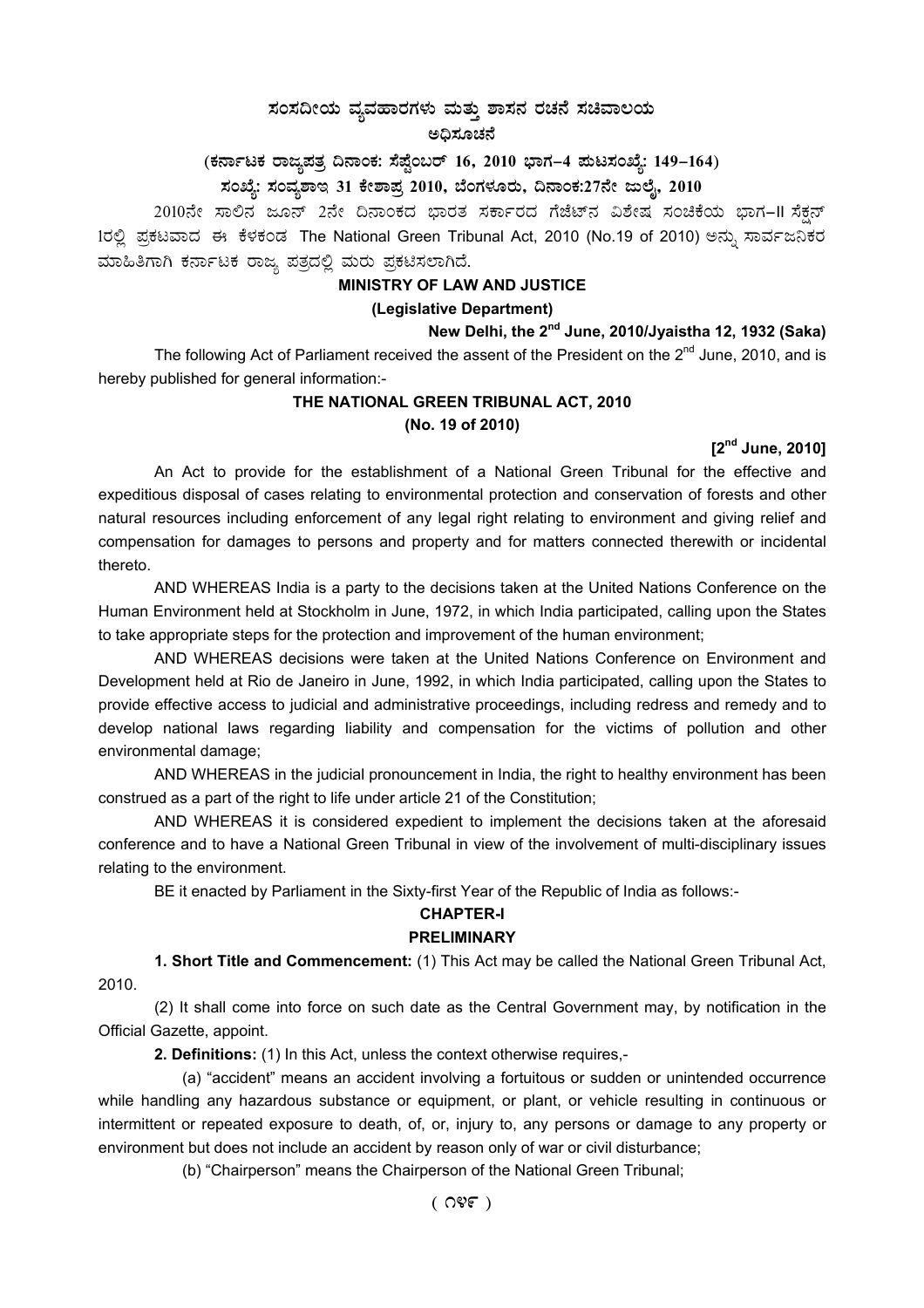(c) "environment" includes water, air and land and the inter-relationship, which exists among and between water, air and land and human beings, other living creatures, plants, micro-organism and property;

 (d) "Expert Member" means a member of the Tribunal who, is appointed as such, and holds qualifications specified in sub-section (2) of section 5, and is not a Judicial Member;

 (e) "handling", in relation to any hazardous substance, means the manufacture, processing, treatment, package, storage, transportation, use, collection destruction, conversion, offering for sale, transfer or the like of such hazardous substance;

 (f) "hazardous substance" means any substance or preparation which is defined as hazardous substance in the Environment (Protection) Act, 1986, (29 of 1986) and exceeding such quantity as specified or may be specified by the Central Government under the Public Liability Insurance Act, 1991, (6 of 1991);

 (g) "injury" includes permanent, partial or total disablement or sickness resulting out of an accident;

 (h) "Judicial Member" means a member of the Tribunal who is qualified to be appointed as such under sub-section (1) of section 5 and includes the Chairperson;

(i) "notification" means a notification published in the Official Gazette;

(j) "person" includes-

(i) an individual.

(ii) a Hindu undivided family,

(iii) a company;

(iv) a firm,

(v) an association of persons or a body of individuals, whether incorporated or not,

(vi) trustee of a trust,

(vii) a local authority, and

(viii) every artificial judicial person, not falling within any of the preceding sub-clauses;

(k) "prescribed" means prescribed by rules made under this Act;

(l) "Schedule" means Schedules I, II and III appended to this Act;

(m) "substantial question relating to environment" shall include an instance where,-

(i) there is a direct violation of a specific statutory environmental obligation by a person by which,-

 (A) the community at large other than an individual or group of individuals is affected or likely to be affected by the environmental consequences; or

(B) the gravity of damage to the environment or property is substantial; or

(C) the damage to public health is broadly measurable;

 (ii) the environmental consequences relate to a specific activity or a point source of pollution;

(n) "Tribunal" means the National Green Tribunal established under section 3;

(o) "workman" has the meaning assigned to it in the Workmen's Compensation Act, 1923 (8 of 1923);

 (2) The words and expressions used in this Act but not defined herein and defined in the Water (Prevention and Control of Pollution) Act, 1974 (6 of 1974), the Water (Prevention and Control of Pollution) Cess Act, 1977, (36 of 1977), the Forest (Conservation) Act, 1980, (69 of 1980), the Air (Prevention and Control of Pollution) Act, 1981, (14 of 1981), the Environment (Protection) Act, 1986, (29 of 1986), the Public Liability Insurance Act, 1991 (6 of 1991) and the Biological Diversity Act, 2002 (18 of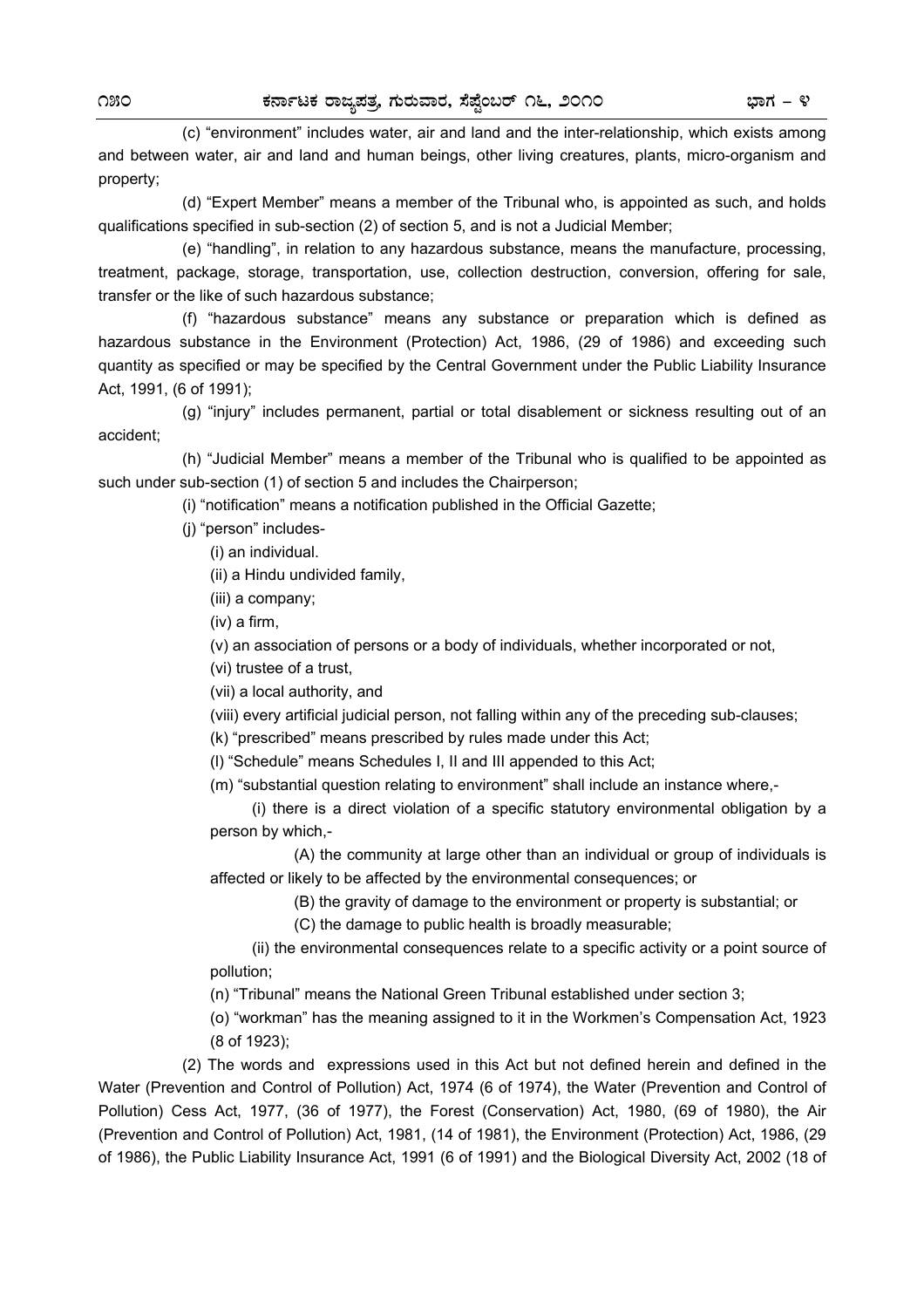2003) and other Acts relating to environment shall have the meaning, respectively, assigned to them in those Acts.

## **CHAPTER-II**

# **ESTABLISHMENT OF THE TRIBUNAL**

 **3. Establishment of Tribunal:** The Central Government shall, by notification, establish, with effect from such date as may be specified therein, a Tribunal to be known as the National Green Tribunal to exercise the jurisdiction, powers and authority conferred on such Tribunal by or under this Act.

**4. Composition of Tribunal:** (1) The Tribunal shall consist of-

(a) a full time Chairpersons;

 (b) not less than ten but subject to maximum of twenty full time Judicial Members as the Central Government may, from time to time, notify;

 (c) not less than ten but subject to maximum of twenty full time Expert Members, as the Central Government may, from time to time, notify.

 (2) The Chairperson of the Tribunal may, if considered necessary, invite any one or more person having specialized knowledge and experience in a particular case before the Tribunal to assist the Tribunal in that case.

 (3) The Central Government may, by notification, specify the ordinary place or places of sitting of the Tribunal, and the territorial jurisdiction falling under each such place of sitting.

 (4) The Central Government may, in consultation with the Chairperson of the Tribunal, make rules regulating generally the practices and procedure of the Tribunal including-

(a) the rules as to the persons who shall be entitled to appear before the Tribunal;

 (b) the rules as to the procedure for hearing applications and appeals and other matters [including the circuit procedure for hearing at a place other than the ordinary place of its sitting falling within the jurisdiction referred to in sub-section (3), pertaining to the applications and appeals;

 (c) the minimum number of Members who shall hear the applications and appeals in respect of any class or classes of applications and appeals;

 Provided that the number of Expert Members shall, in hearing an application or appeal, be equal to the number of Judicial Members hearing such application or appeal;

 (d) rules relating to transfer of cases by the Chairperson from one place of sitting (including the ordinary place of sitting) to other place of sitting.

**5. Qualifications for appointment of Chairperson, Judicial Member and Expert Member:** (1) A person shall not be qualified for appointment as the Chairperson or Judicial Member of the Tribunal unless he is, or has been, a Judge of the Supreme Court of India or Chief Justice of a High Court:

Provided that a person who is or has been a Judge of the High Court shall also be qualified to be appointed as a Judicial Member.

(2) A person shall not be qualified for appointment as an Expert Member, unless he,-

 (a) has a degree in Master of Science (in physical sciences or life sciences) with a Doctorate degree or Master of Engineering or Master of Technology and has an experience of fifteen years in the relevant field including five years practical experience in the field of environment and forests (including pollution control, hazardous substance management, environment impact assessment, climate change management, biological diversity management and forest conservation) in a reputed National level institution; or

 (b) has administrative experience of fifteen years including experience of five years in dealing with environmental matters in the Central or a State Government or in a reputed National or State level institution.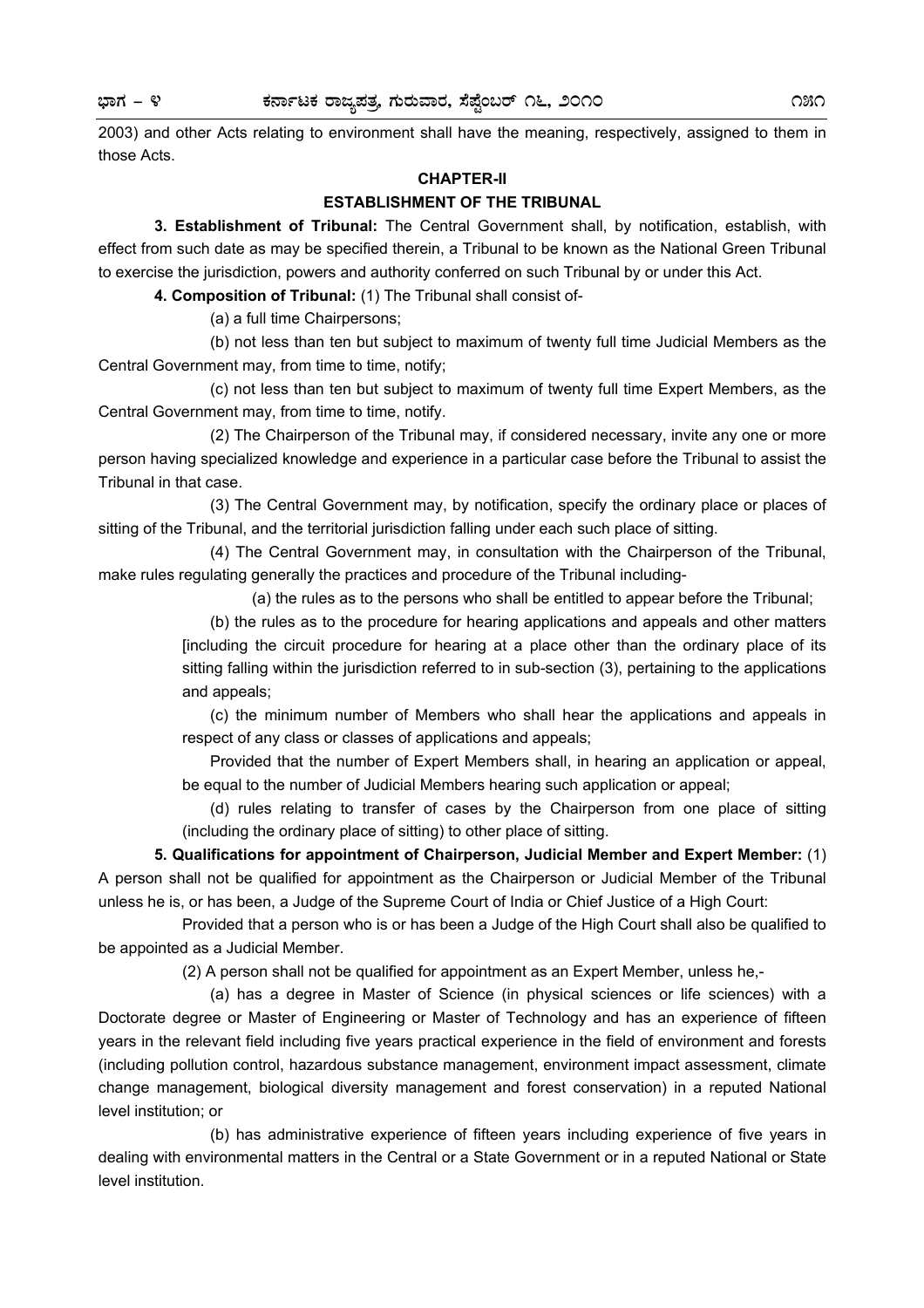(3) The Chairperson, Judicial Member and Expert Member of the Tribunal shall not hold any other office during their tenure as such.

 (4) The Chairperson and other Judicial and Expert Members shall not, for a period of two years from the date on which they cease to hold office, accept any employment in, or connected with the management or administration of, any person who has been a party to a proceeding before the Tribunal under this Act:

 Provided that nothing contained in this section shall apply to any employment under the Central Government or a State Government or local authority or in any statutory authority or any corporation established by or under any Central, State or Provincial Act or a Government company as defined in section 617 of the Companies Act, 1956 (1 of 1956).

**6. Appointment of Chairperson, Judicial Member and Expert Member:** (1) Subject to the provisions of section 5, the Chairpersons, Judicial Members and Expert Members of the Tribunal shall be appointed by the Central Government.

(2) The Chairperson shall be appointed by the Central Government in consultation with the Chief Justice of India.

 (3) The Judicial Members and Expert Members of the Tribunal shall be appointed on the recommendations of such Selection Committee and in such manner as may be prescribed.

**7. Term of office and other conditions of service of Chairperson, Judicial Member and Expert Member:** The Chairperson, Judicial Member and Expert Member of the Tribunal shall hold office as such for a term of five years from the date on which they enter upon their office, but shall not be eligible for re-appointment:

Provided that in case a person, who is or has been a Judge of the Supreme Court, has been appointed as Chairperson or Judicial Member of the Tribunal, he shall not hold office after he has attained the age of seventy years:

Provided further that in case a person, who is or has been the Chief Justice of a High Court, has been appointed as Chairperson or Judicial Member of the Tribunal, he shall not hold office after he has attained the age of sixty-seven years:

Provided also that in case a person, who is or has been a Judge of a High Court, has been appointed as Judicial Member of the Tribunal, he shall not hold office after he has attained the age of sixty-seven years:

Provided also that no Expert Member shall hold office after he has attained the age of sixtyfive years.

**8. Resignation:** The Chairpersons, Judicial Member and Expert Member of the Tribunal may, by notice in writing under their hand addressed to the Central Government, resign their office.

**9. Salaries, allowances and other terms and conditions of service:** The salaries and allowances payable to, and the other terms and conditions of service (including pension, gratuity and other retirement benefits) of, the Chairperson, Judicial Member and Expert Member of the Tribunal shall be such as may be prescribed:

Provided that neither the salary and allowances nor the other terms and conditions of service of the Chairperson, Judicial Member and Expert Member shall be varied to their disadvantage after their appointment.

**10. removal and suspension of Chairperson, Judicial Member and Expert Member:** (1) The Central Government may, in consultation with the Chief Justice of India, remove from office of the Chairperson or Judicial Member of the Tribunal, who,-

(a) has been adjudged an insolvent; or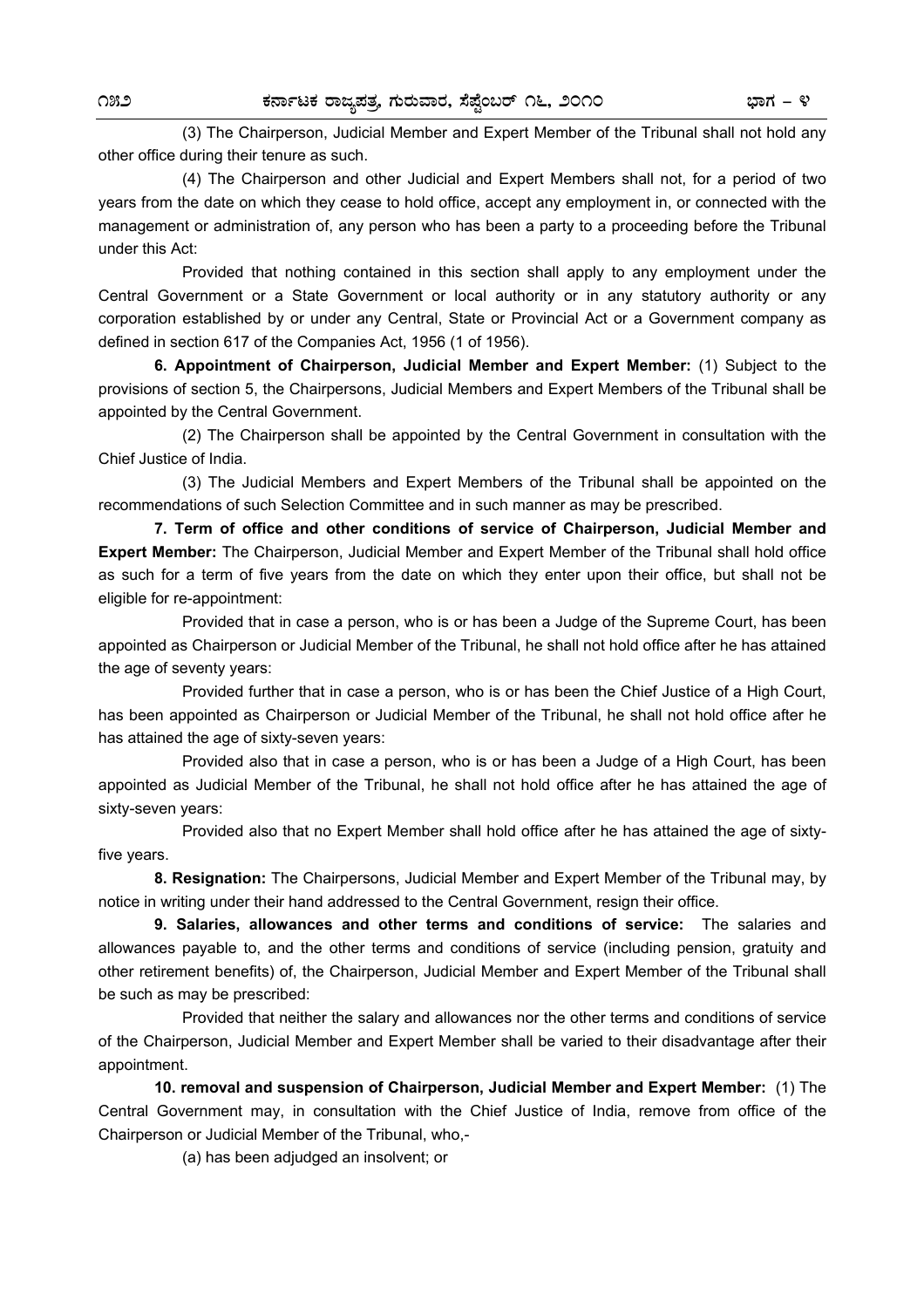(b) has been convicted of an offence which, in the opinion of the Central Government, involves moral turpitude; or

(c) has become physically or mentally incapable; or

(d) has acquired such financial or other interest as is likely to affect prejudicially his functions;

or

(e) has so abused his position as to render his continuance in office prejudicial to the public interest.

 (2) The Chairperson or Judicial Member shall not be removed from his office except by an order made by the Central government after an inquiry made by a Judge of the Supreme Court in which such Chairperson or Judicial Member has been informed of the charges against him and given a reasonable opportunity of being heard in respect of those charges.

(3) The Central Government may suspend from office the Chairperson or Judicial Member in respect of whom a reference of conducting an inquiry has been made to the Judge of the Supreme Court under sub-section (2), until the Central Government passes an order on receipt of the report of inquiry made by the Judge of the Supreme Court on such reference.

(4) The Central Government may, by rules, regulate the procedure for inquiry referred to in sub-section (2).

 (5) The Expert Member may be removed from his office by an order of the Central Government on the grounds specified in sub-section (1) and in accordance with the procedure as may be notified by the Central government:

 Provided that the Expert Member shall not be removed unless he has been given an opportunity of being heard in the matter.

**11. To act as Chairperson of Tribunal or to discharge his functions in certain circumstances:** In the event of the occurrence of any vacancy in the office of the Chairperson of the Tribunal, by reason of his death, resignation or otherwise, such Judicial Member of the Tribunal as the Central Government may, by notification, authorize in this behalf, shall act as the Chairperson until the date on which a new Chairperson is appointed in accordance with the provisions of this Act.

**12. Staff of Tribunal:** (1) The Central Government shall determine the nature and categories of the officers and other employees required to assist the Tribunal in the discharge of its functions.

(2) The recruitment of the officers and other employees of the Tribunal shall be made by the Chairperson in such manner as may be prescribed.

(3) The officers and other employees of the Tribunal shall discharge their functions under the general superintendence of the Chairperson.

(4) The salaries and allowances and conditions of service of the officers and other employees of the Tribunal shall be such as may be prescribed.

**13. Financial and administrative power of Chairperson:** The Chairperson of the Tribunal shall exercise such financial and administrative powers as may be vested in him under the rules made by the Central Government:

Provided that the Chairperson may delegate such of his financial and administrative powers, as he may think fit, to any Judicial Member or Expert Member or officer of the Tribunal subject to the condition that the Member or such officer, while exercising such delegated power, continues to act under the direction, control and supervision of the Chairperson.

## **CHAPTER-III**

#### **JURISDICTION, POWERS AND PROCEEDINGS OF THE TRIBUNAL**

 **14. Tribunal to settle disputes:** (1) The Tribunal shall have the jurisdiction over all civil cases where a substantial question relating to environment (including enforcement of any legal right relating to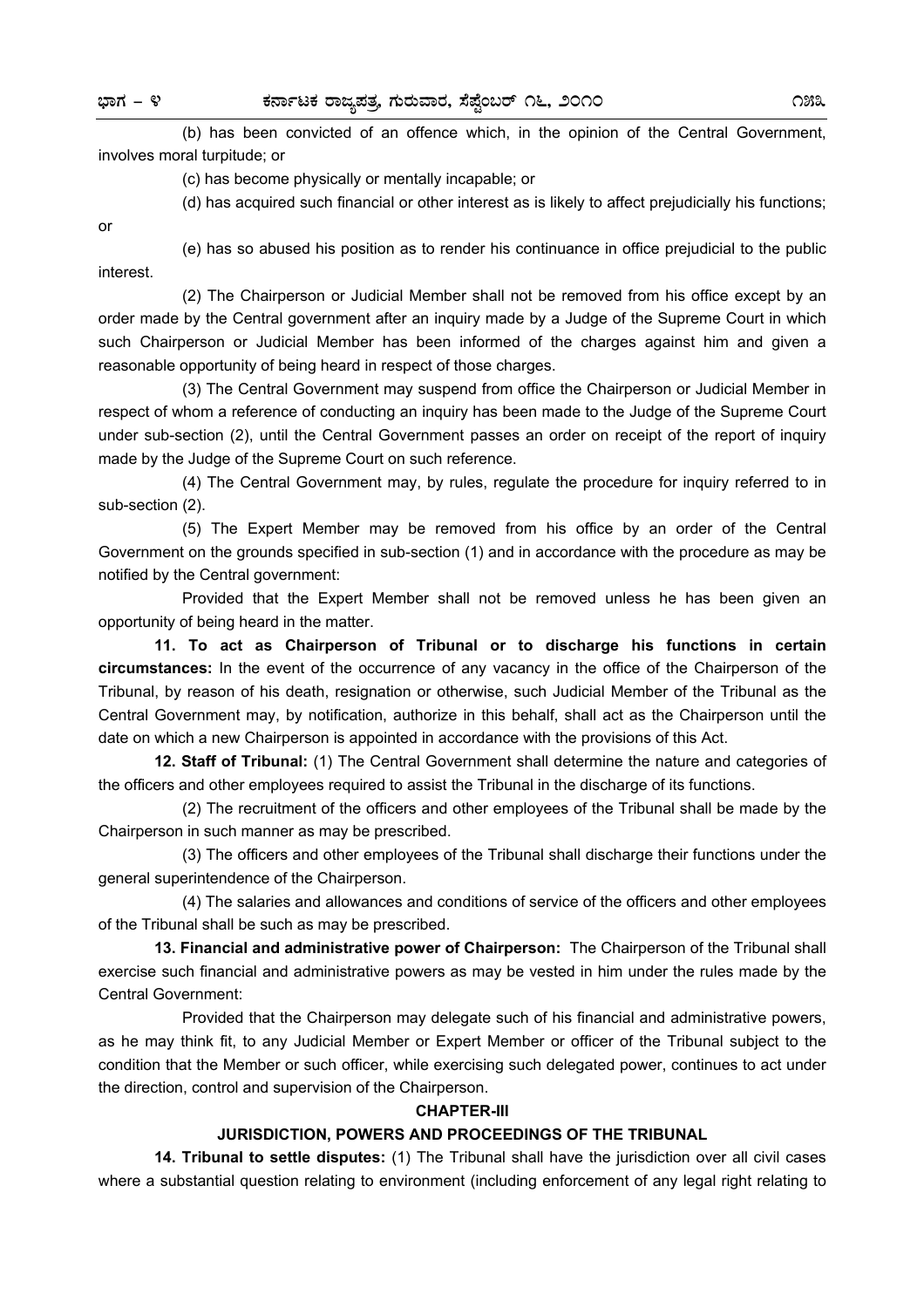environment), is involved and such question arises out of the implementation of the enactments specified in Schedule I.

(2) The Tribunal shall hear the disputes arising from the questions referred to in sub-section (1) and settle such disputes and pass order thereon.

 (3) No application for adjudication of dispute under this section shall be entertained by the Tribunal unless it is made within a period of six months from the date on which the cause of action for such dispute first arose:

Provided that the Tribunal may, if it is satisfied that the applicant was prevented by sufficient cause from filing the application within the said period, allow it to be filed within a further period not exceeding sixty days.

**15. Relief, Compensation and Restitution:** (1) The Tribunal may, by an order, provide,-

 (a) relief and compensation to the victims of pollution and other environmental damage arising under the enactments specified in the Schedule I (including accident occurring while handling any hazardous substance);

(b) for restitution of property damaged;

(c) for restitution of the environment for such area or areas,

as the Tribunal may think fit.

 (2) The relief and compensation and restitution of property and environment referred to in clauses (a), (b) and (c) of sub-section (1) shall be in addition to the relief paid or payable under the Public Liability Insurance Act, 1991 (6 of 1991).

 (3) No application for grant of any compensation or relief or restitution of property or environment under this section shall be entertained by the Tribunal unless it is made within a period of five years from the date on which the cause for such compensation or relief first arose;

Provided that the Tribunal may, if it is satisfied that the applicant was prevented by sufficient eause from filing the application within the said period, allow it to be filed within a further period not exceeding sixty days.

 (4) The Tribunal may, having regard to the damage to public health, property and environment, divide the compensation or relief payable under separate heads specified in Schedule II so as to provide compensation or relief to the claimants and for restitution of the damaged property or environment, as it may think fit.

(5) Every claimant of the compensation or relief under this Act shall intimate to the Tribunal about the application filed to, or as the case may be, compensation or relief received from, any other court or authority.

**16. Tribunal to have appellate Jurisdiction:** Any person aggrieved by,-

 (a) an order or decision, made, on or after the commencement of the National Green Tribunal Act, 2010, by the appellate authority under section 28 of the Water (Prevention and Control of Pollution) Act, 1974 (6 of 1974);

 (b) an order passed, on or after the Commencement of the National Green Tribunal Act, 2010, by the State Government under section 29 of the Water (Prevention and Control of Pollution) Act, 1974 (6 of 1974);

 (c) directions issued, on or after the Commencement of the National Green Tribunal Act, 2010, by a Board, under section 33A of the Water (Prevention and Control of Pollution) Act, 1974 (6 of 1974);

 (d) an order or decision made, on or after the commencement of the National Green Tribunal Act, 2010, by the appellate authority under section 13 of the Water (Prevention and Control of Pollution) Cess Act, 1977 (36 of 1977);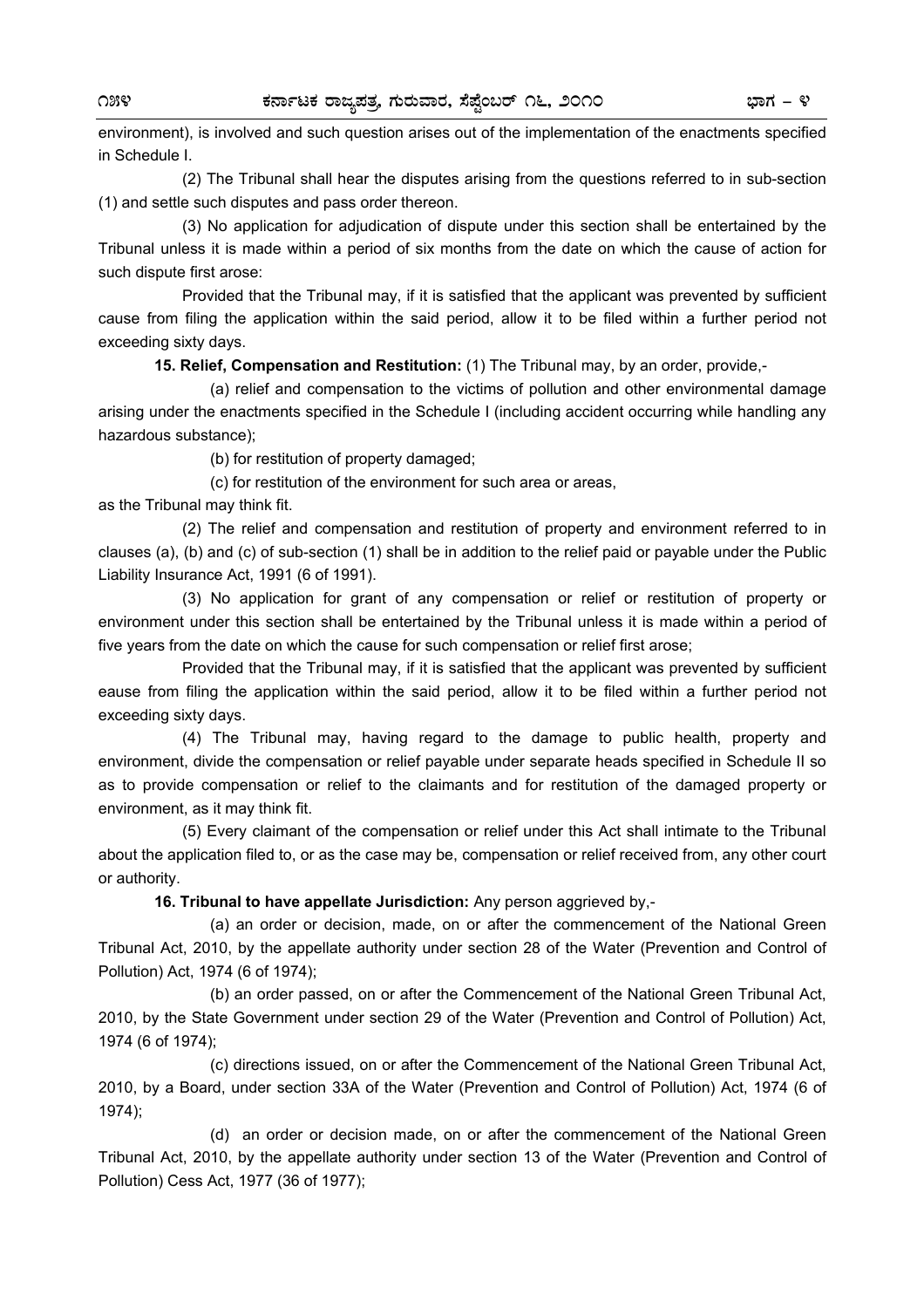(e) an order or decision made, on or after the commencement of the National Green Tribunal Act, 2010, by the State Government or other authority under section 2 of the Forest (Conservation) Act, 1980 (69 of 1980);

 (f) an order or decision made, on or after the commencement of the National Green Tribunal Act, 2010, by the Appellate Authority under section 31 of the Air (Prevention and Control of Pollution) Act, 1981 (14 of 1981);

 (g) any direction issued, on or after the commencement of the National Green Tribunal Act, 2010, under section 5 of the Environment (Protection) Act, 1986 (29 of 1986);

 (h) an order made, on or after the commencement of the National Green Tribunal Act, a 2010, granting environmental clearance in the area a in which any industries, operations or processes or class of industries, operations and processes shall not be carried out or shall be carried out subject to certain safeguards under the Environment (Protection) Act, 1986 (29 of 1986);

 (i) an order made, on or after the commencement of the National Green Tribunal Act, 2010, refusing to grant environmental clearance for carrying out any activity or operation or process under the Environment (Protection) Act, 1986 (29 of 1986);

 (j) any determination of benefit sharing or order made, on or after the commencement of the National Green Tribunal Act, 2010, by the National Biodiversity Authority or a State Biodiversity Board under the provisions of the Biological Diversity Act, 2002 (18 of 2003),

may, within a period of thirty days from the date on which the order or decision or direction or determination is communicated to him, prefer an appeal to the Tribunal:

 Provided that the Tribunal may, if it is satisfied that the appellant was prevented by sufficient cause from filing the appeal within the said period, allow it to be filed under this section within a further period not exceeding sixty days.

**17. Liability to pay relief or compensation in certain cases:** (1) Where death of, or injury to, any person (other than a workman) or damage to any property or environment has resulted from an accident or the adverse impact of an activity or operation or process, under any enactment specified in Schedule 1, the person responsible shall be liable to pay such relief or compensation for such death, injury or damage, under all or any of the heads specified in Schedule II, as may be determined by the Tribunal.

(2) If the death, injury or damage caused by an accident or the adverse impact of an activity or operation or process under any enactment specified in Schedule I cannot be attributed to any single activity or operation or process but is the combined or resultant effect of several such activities, operations and processes, the Tribunal may, apportion the liability for relief or compensation amongst those responsible for such activities, operations and processes on an equitable basis.

(3) The Tribunal shall, in case of an accident, apply the principle of no fault.

**18. Application or appeal to Tribunal:** (1) Each application under sections 14 and 15 or an appeal under section 16 shall, be made to the Tribunal in such form, contain such particulars, and, be accompanied by such documents and such fees as may be prescribed.

 (2) Without prejudice to the provisions contained in section 16, an application for grant of relief or compensation or settlement of dispute may be made to the Tribunal by-

(a) the person, who has sustained the injury; or

(b) the owner of the property to which the damage has been caused; or

 (c) where death has resulted from the environmental damage, by all or any of the legal representatives of the deceased; or

 (d) any agent duly authorized by such person or owner of such property or all or any of the legal representatives of the deceased, as the case may be; or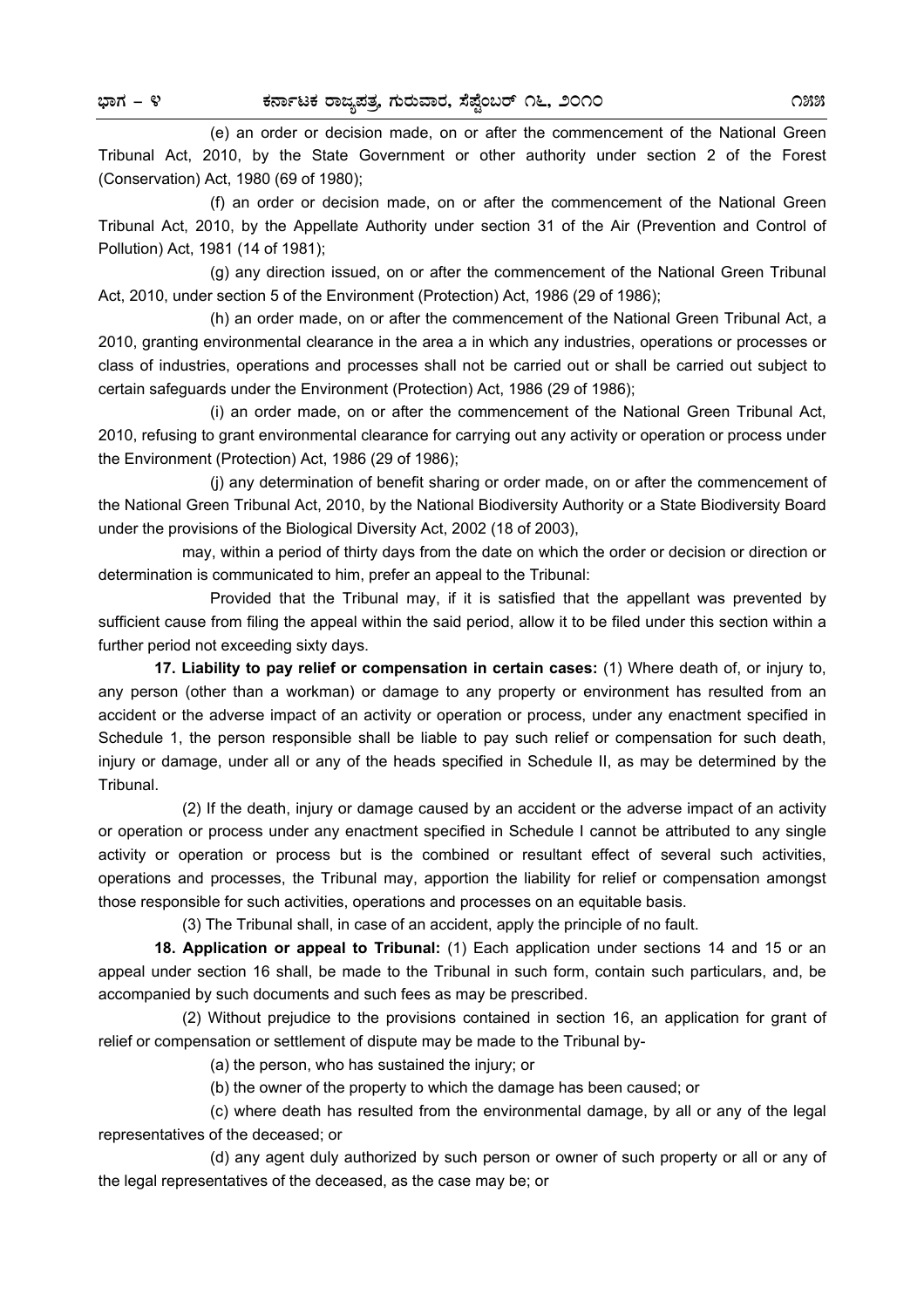#### (e) any person aggrieved, including any representative body or organisation; or

 (f) the Central Government or a State Government or a Union territory Administration or the Central Pollution Control Board or a State Pollution Control Board or a Pollution Control Committee or a local authority, or any environmental authority constituted or established under the Environment (Protection) Act, 1986 (29 of 1986) or any other law for the time being in force:

 Provided that where all the legal representatives of the deceased have not joined in any such application for compensation or relief or settlement of dispute, the application shall be made on behalf of, or, for the benefit of all the legal representatives of the deceased and the legal representatives who have not so joined shall be impleaded as respondents to the application:

 Provided further that the person, the owner, the legal representative, agent, representative body or organization shall not be entitled to make an application for grant of relief or compensation or settlement of dispute if such person, the owner, the legal representative, agent, representative body or organization have preferred an appeal under section 16.

(3) The application, or as the case may be, the appeal filed before the Tribunal under this Act shall be dealt with by it as expeditiously as possible and endeavour shall be made by it to dispose of the application, or, as the case may be, the appeal, finally within six months from the date of filing of the application, or as the case may be, the appeal, after providing the parties concerned an opportunity to be heard.

**19. Procedure and powers of Tribunal:** (1) The Tribunal shall not be bound by the procedure laid down by the Code of Civil Procedure, 1908 (5 of 1908) but shall be guided by the principles of natural justice.

 (2) Subject to the provisions of this Act, the Tribunal shall have power to regulate its own procedure.

 (3) The Tribunal shall also not be bound by the rules of evidence contained in the Indian Evidence Act, 1872 (1 of 1872).

(4) The Tribunal shall have, for the purposes of discharging its functions under this Act the same powers as are vested in a Civil Court under the Code of Civil Procedure, 1908, (5 of 1908) while trying a suit, in respect of the following matters, namely:-

(a) summoning and enforcing the attendance of any person and examining him on oath;

(b) requiring the discovery and production of documents;

(c) receiving evidence on affidavits;

 (d) subject to the provisions of sections 123 and 124 of the Indian Evidence Act, 1872, (1 of 1872) requisitioning any public record or document or copy of such record or document from any office;

(e) issuing commissions for the examination of witnesses or documents;

(f) reviewing its decision;

(g) dismissing an application for default or deciding it ex parte;

 (h) setting aside any order of dismissal of any application for default or any order passed by it ex parte;

 (i) pass an interim order (including granting an injunction or stay) after providing the parties concerned an opportunity to be heard, on any application made or appeal filed under this Act;

 (j) pass an order requiring any person to cease and desist from committing or causing any violation of any enactment specified in Schedule I;

(k) any other matter which may be prescribed.

(5) All proceedings before the Tribunal shall be deemed to be the judicial proceedings within the meaning of sections 193, 219 and 228 for the purposes of section 196 of the Indian (45 of 1860)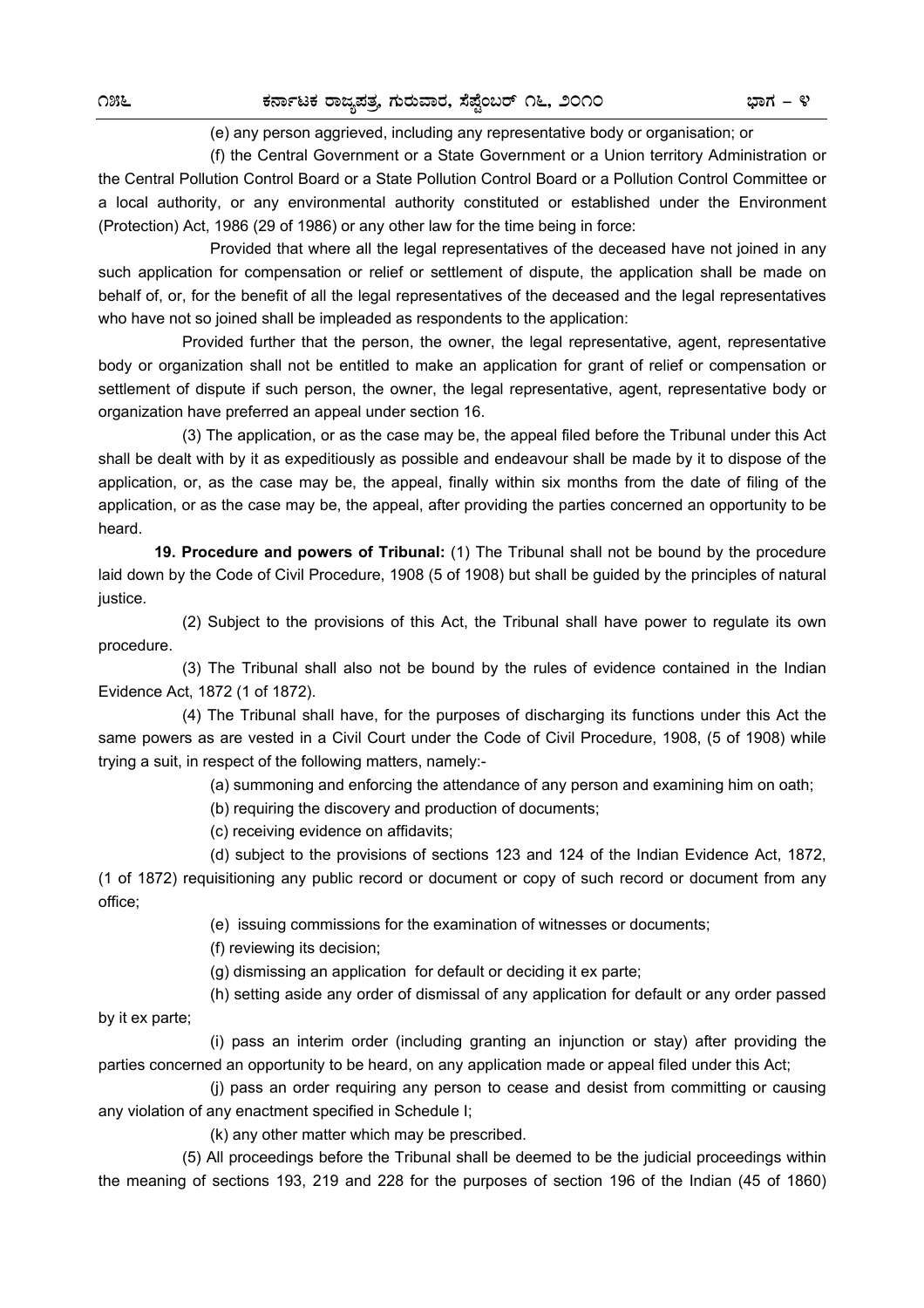Penal Code and the Tribunal shall be deemed to be a civil court for the purposes of section 195 and Chapter XXVI of the Code of Criminal Procedure, 1973 (2 of 1974).

**20. Tribunal to apply certain principles:** The Tribunal shall, while passing any order or decision or award, apply the principles of sustainable development, the precautionary principle and the polluter pays principle.

**21. Decision to be taken by majority:** The decision of the Tribunal by majority of Members shall be binding:

Provided that if there is a difference of opinion among the Members hearing an application or appeal, and the opinion is equally divided, the Chairperson shall hear (if he has not heard earlier such application or appeal) such application or appeal and decide:

 Provided further that where the Chairperson himself has heard such application or appeal alongwith other Members of the Tribunal, and if there is a difference of opinion among the Members in such cases and the opinion is equally devided, he shall refer the matter to other Members of the Tribunal who shall hear such application or appeal and decide.

**22. Appeal to Supreme Court:** Any person aggrieved by any award, decision or order of the Tribunal, may, file an appeal to the Supreme Court, within ninety days from the date of Communication of the award, decision or order of the Tribunal, to him, on any one or more of the grounds specified in section 100 of the Code of Civil Procedure, 1908 (5 of 1908):

Provided that the Supreme Court may entertain any appeal after the expiry of ninety days, if it is satisfied that the appellant was prevented by sufficient cause from preferring the appeal.

**23. Cost:** (1) While disposing of an application or an appeal under this Act, the Tribunal shall have power to make such order as to costs, as it may consider necessary.,

 (2) Where the Tribunal holds that a claim is not maintainable, or is false or vexatious, and such claim is disallowed, in whole or in part, the Tribunal may, if it so thinks fit, after recording its reasons for holding such claim to be false or vexatious, make an order to award costs, including lost benefits due to any interim injunction.

**24. Deposit of amount payable for damage to environment:** (1) Where any amount by way of compensation or relief is ordered to be paid under any award or order made by the Tribunal on the ground of any damage to environment, that amount shall be remitted to the authority specified under sub-section (3) of section 7A of the Public Liability Insurance Act, 1991 (6 of 1991) for being credited to the Environmental Relief Fund established under that section.

 (2) The amount of compensation or relief credited to the Environmental Relief Fund under sub-section (1), may, notwithstanding anything contained in the Public Liability Insurance Act, 1991, (6 of 1991), be utilised by such persons or authority, in such manner and for such purposes relating to environment, as may be prescribed.

**25. Execution of award or order or decision of Tribunal:** (1) An award or order or decision of the Tribunal under this Act shall be executable by the Tribunal as a decree of a civil court, and for this purpose, the Tribunal shall have all the powers of a civil court.

 (2) Notwithstanding anything contained in sub-section (1), the Tribunal may transmit any order or award made by it to a civil court having local jurisdiction and such civil court shall execute the order or award as if it were a decree made by that court.

 (3) Where the person responsible, for death of, or injury to any person or damage to any property and environment, against whom the award or order is made by the Tribunal fails to make the payment or deposit the amount as directed by the Tribunal within the period so specified in the award or order, such amount, without prejudice to the filing of complaint for prosecution for an offence under this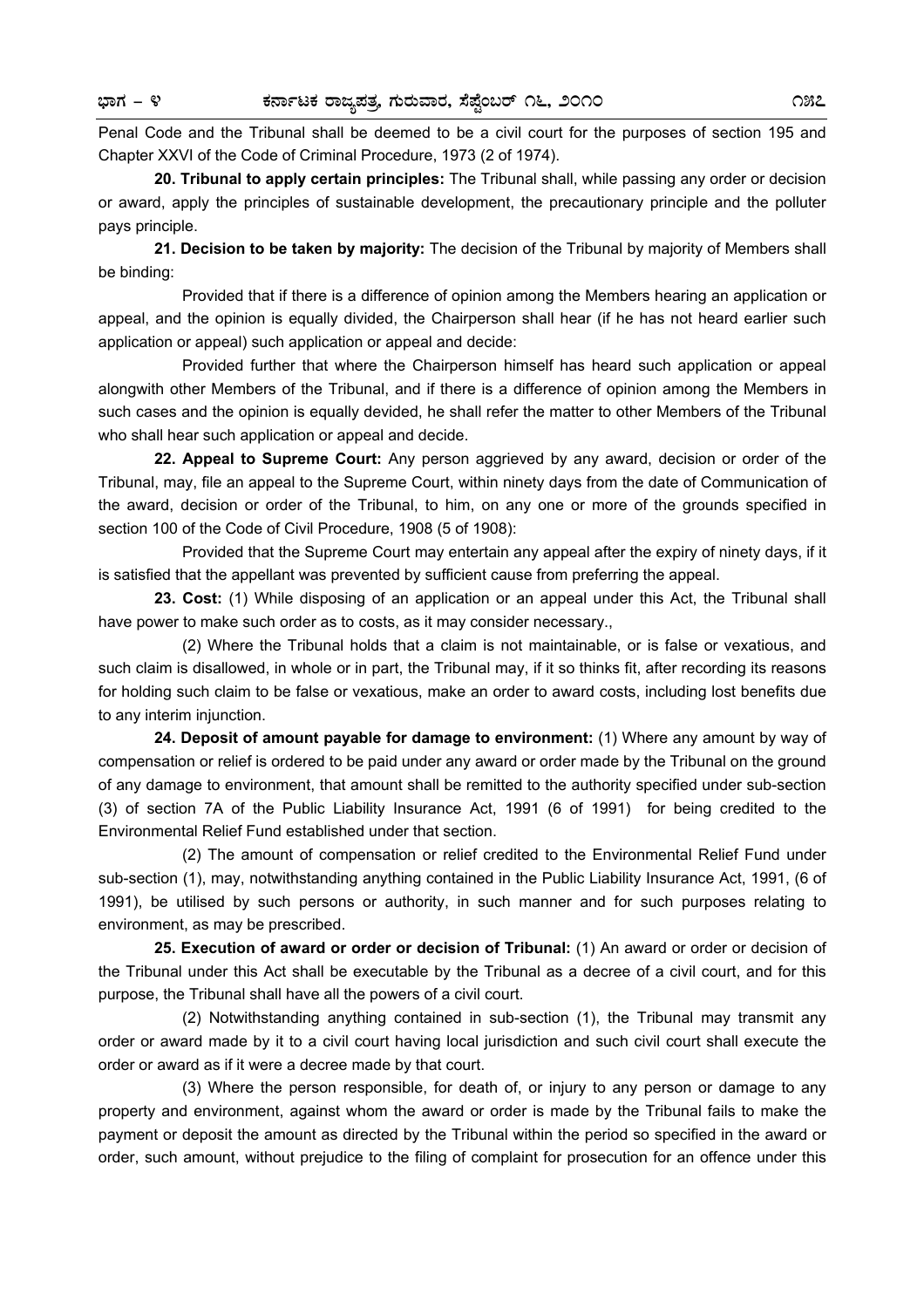Act or any other law for the time being in force, shall be recoverable from the aforesaid person as arrears of land revenue or of public demand.

## **CHAPTER-IV PENALTY**

 **26. Penalty for failure to comply with orders of Tribunal:** (1) Whoever, fails to comply with any order or award or decision of the Tribunal under this Act, he shall be punishable with imprisonment for a term which may extend to three years, or with fine which may extend to ten crore rupees, or with both and in case the failure or contravention continues, with additional fine which may extend to twenty-five thousand rupees for every day during which such failure or contravention continues after conviction for the first such failure or contravention:

Provided that in case a company fails to comply with any order or award or a decision of the Tribunal under this Act, such company shall be punishable with fine which may extend to twenty-five crore rupees, and in case the failure or contravention continues, with additional fine which may extend to one lakh rupees for every day during which such failure or contravention continues after conviction for the first such failure or contravention.

(2) Notwithstanding anything contained in the Code of Criminal Procedure, 1973 (2 of 1974) every offence under this Act shall be deemed to be non-cognizable within the meaning of the said Code.

**27. Offences by companies:** (1) Where any offence under this Act has been committed by a company, every person who, at the time the offence was committed, was directly in charge of, and was responsible to the company for the conduct of the business of the company, as well as the company, shall be deemed to be guilty of the offence and shall be liable to be proceeded against and punished accordingly:

Provided that nothing contained in this sub-section shall render any such person liable to any punishment provided in this Act, if he proves that the offence was committed without his knowledge or that he had exercised all due diligence to prevent the commission of such offence.

(2) Notwithstanding anything contained in sub-section (1), where an offence under this Act, has been committed by the company and it is proved that the offence has been committed with the consent or connivance of, or is attributable to any neglect on the part of, any director, manager, secretary or other officer of the company, such director, manager, secretary or other officer shall also be deemed to be guilty of that offence and shall be liable to be proceeded against and punished accordingly.

**Explanation.-** For the purposes of this section,-

 (a) "company" means any body corporate and includes a firm or other association of individuals; and

(b) "director'' in relation to a firm means a partner in the firm.

**28. Offences by Government Department:** (1) Where any Department of the Government fails to comply with any order or award or decision of the Tribunal under this Act, the Head of the Department shall be deemed to be guilty of such failure and shall be liable to be proceeded against for having committed an offence under this Act and punished accordingly:

 Provided that nothing contained in this section shall render such Head of the Department liable to any punishment if he proves that the offence was committed without his knowledge or that he exercised all due diligence to prevent the commission of such offence.

 (2) Notwithstanding anything contained in sub-section (1), where an offence under this Act has been committed by a Department of the Government and it is proved that the offence has been committed with the consent or connivance of, or is attributable to any neglect on the part of any officer, other than the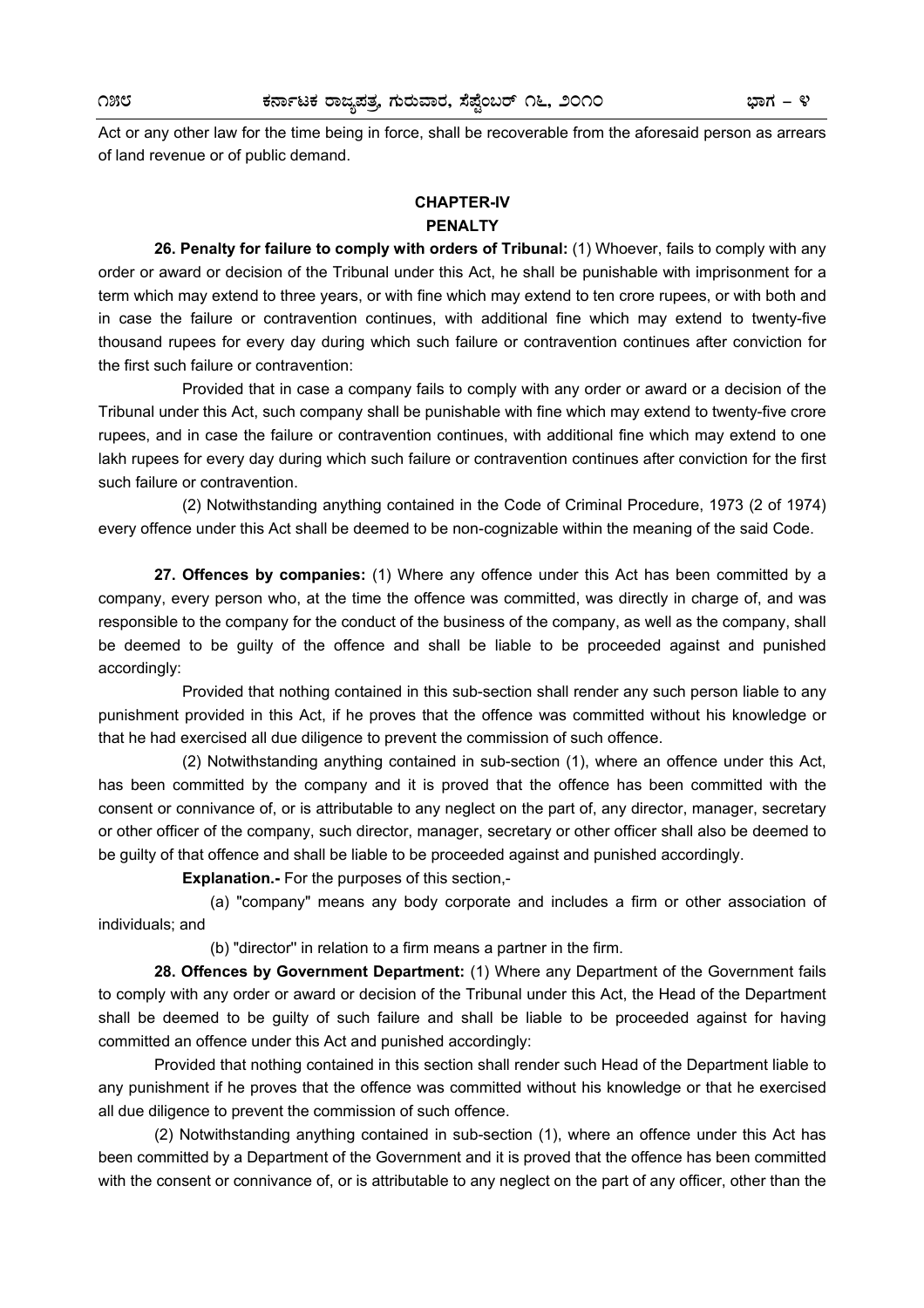Head of the Department, such officer shall also be deemed to be guilty of that offence and shall be liable to be proceeded against and punished accordingly.

# **CHAPTER-V MISCELLANEOUS**

 **29. Bar of jurisdiction:** (1) With effect from the date of establishment of the Tribunal under this Act, no civil court shall have jurisdiction to entertain any appeal in respect of any matter, which the Tribunal is empowered to determine under its appellate jurisdiction.

 (2) No civil court shall have jurisdiction to settle dispute or entertain any question relating to any claim for granting any relief or compensation or restitution of property damaged or environment damaged which may be adjudicated upon by the Tribunal and no injunction in respect of any action taken or to be taken by or before the Tribunal in respect of the settlement of such dispute or any such claim for granting any relief or compensation or restitution of property damaged or environment damaged shall be granted by the civil court.

**30. Cognizance of offences:** (1) No court shall take cognizance of any offence under this Act except on a complaint made by-

 (a) the Central Government or any authority or officer authorised in this behalf by that Government; or

 (b) any person who has given notice of not less than sixty days in such manner as may be prescribed, of the alleged offence and of his intention to make a complaint, to the Central Government or the authority or officer authorised as aforesaid.

 (2) No court inferior to that of a Metropolitan Magistrate or, a Judicial Magistrate of the first class shall try any offence punishable under this Act.

**31. Members and staff of Tribunal to be public servants:** The Chairperson, the Judicial and Expert Members, officers and other employees of the Tribunal shall be deemed to be public servants within the meaning of section 21 of the Indian penal Code (45 of 1860).

**32. Protection of action taken in good faith:** (1) No suit or other legal proceedings shall lie against the employees of the Central Government or a State Government or any statutory authority, for anything which is in good faith done or intended to be done in pursuance of this Act or any rule or order made thereunder.

 (2) No suit, prosecution or other legal proceeding shall lie against the Chairperson or, Judicial Member or Expert Member of the Tribunal or any other person authorised by the Chairpersons or Judicial Member or the Expert Member for anything which is in good faith done or intended to be done in pursuance of this Act or any rule or order made thereunder.

**33. Act to have overriding effect:** The provisions of this Act, shall have effect notwithstanding anything inconsistent contained in any other law for the time being in force or in any instrument having effect by virtue of any law other than this Act.

**34. Power to amend Schedule 1:** (1) The Central Government may, by notification, amend the Schedule 1 by including therein any other Act, enancted by Parliment having regard to the objective of environemntal protection and conservation of natural resources, or omitting there from any Act already specified therein and on the date of publication of such notification, such Act shall be deemed to be included in or, as the case may be, omitted from the Schedule 1.

 (2) A copy of every notification proposed to be issued under sub-section (1), shall be laid in draft before each House of Parliament, while it is in session, for a total period of thirty days which may be comprised in one session or in two or more successive sessions, and if, before the expiry of the session immediately following the session or the successive sessions aforesaid, both Houses agree in disapproving the issue of the notification or both Houses agree in making any modification in the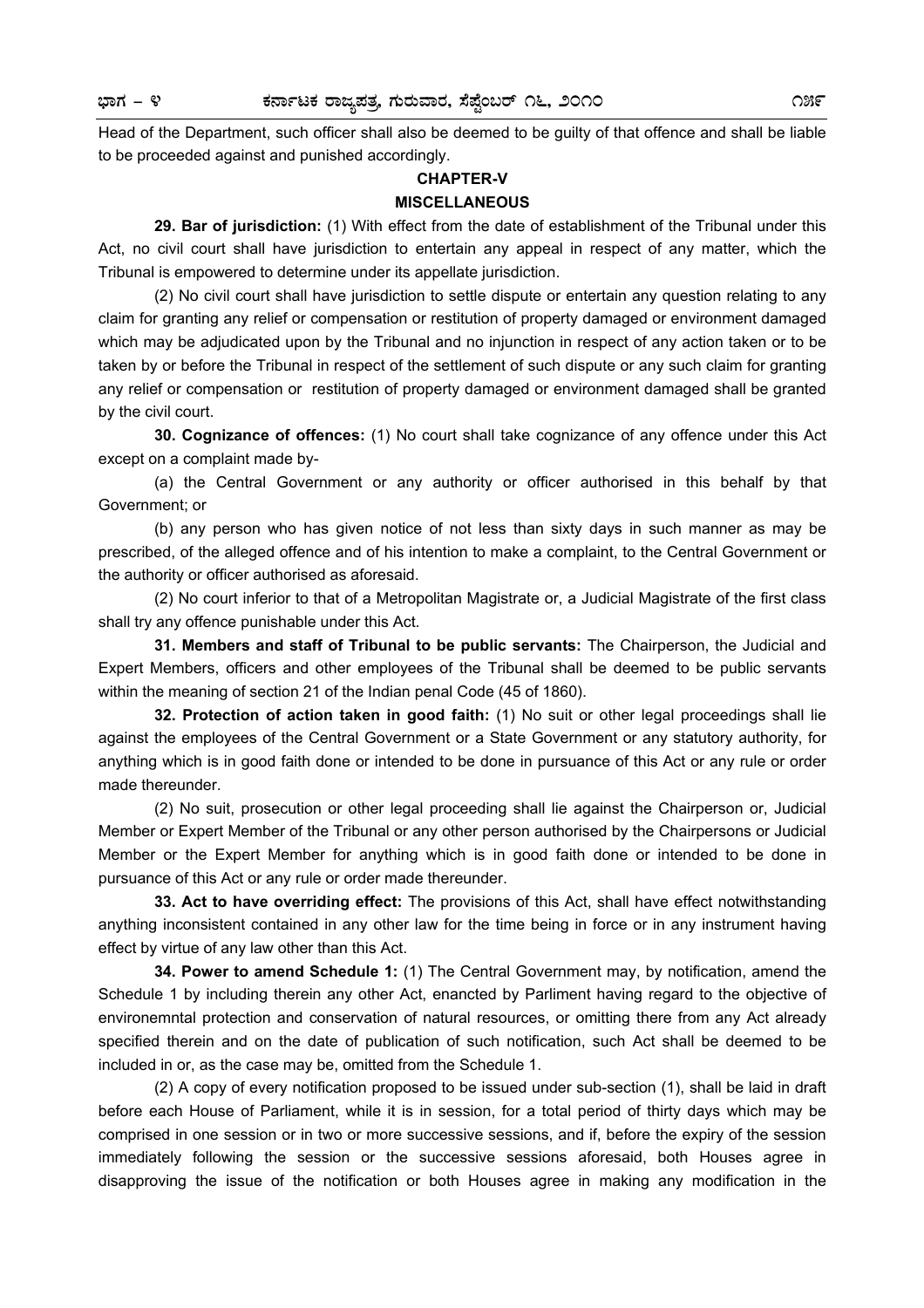notification, the notification shall not be issued or, as the case may be, shall be issued only in such modified form as may be agreed upon by both the Houses.

**35. Power to make rules:** (1) The Central Government may, by notification in the Official Gazette, make rules for carrying out the provisions of this Act.

 (2) In particular, and without prejudice to the generality of the foregoing power, such rules may provide for all or any of the following matters, namely:-

 (a) rules as to the persons who shall be entitled to appear before the Tribunal under clause (a) of sub-section (4) of section 4;

 (b) the procedure for hearing applications and appeals and other matters pertaining to the applications and appeals under clause (b) of sub-section (4) of section 4;

 (c) the minimum number of members who shall hear the applications and appeals in respect of any class or classes of applications and appeals under clause (c) of sub-section (4) of section 4;

 (d) the transfer of cases by the Chairperson from one place of sitting (including the ordinary place of sitting) to other place of sitting;

 (e) the selection committee and the manner of appointment of the Judicial Member and Expert Member of the Tribunal under sub-section (3) of section 6;

 (f) the salaries and allowances payable to, and other terms and conditions of service (including pension, gratuity and other retirement benefits) of, the Chairperson, Judicial Member and Expert Member of the Tribunal under section 9;

 (g) the procedure for inquiry of the charges against the Chairperson or Judicial Member of the Tribunal under sub-section (4) of section 10;

 (h) the recruitment of officers and other employees of the Tribunal under sub-section (2) of section 12; and the salaries and allowances and other conditions of service of the officers and other employees of the Tribunal under sub-section (4) of that section;

 (i) the financial and administrative powers to be exercised by the Chairperson of the Tribunal under section 13;

 (j) the form of application or appeal, the particulars which it shall contain and the documents to be accompanied by and the fees payable under sub-section (1) of section 18;

 (k) any such matter in respect of which the Tribunal shall have powers of a civil court under clause (k) of sub-section (4) of section 19;

 (l) the manner and the purposes for which the amount of compensation or relief credited to the Environment Relief Fund shall be utilised under sub-section (2) of section 24;

 (m) the manner of giving notice to make a complaint under clause (b) of sub-section (1) of section 30;

 (n) any other matter which is required to be, or may be, specified by rules or in respect of which provision is to be made by rules.

 (3) Every rule made under this Act by the Central Government shall be laid, as soon as may be after it is made, before each House of Parliament, while it is in session, for a total period of thirty days which may be comprised in one session or in two or more successive sessions, and if, before the expiry of the session immediately following the session or the successive sessions aforesaid, both Houses agree in making any modification in the rule or both Houses agree that the rule should not be made, the rule shall thereafter have effect only in such modified form or be of no effect, as the case may, be; so, however, that any such modification or annulment shall be without prejudice to the validity of anything previously done under that rule.

**36. Amendment of certain enactments:** The enactments specified in the Schedule III to this Act shall be amended in the manner specified therein and such amendments shall take effect on the date of establishment of the Tribunal.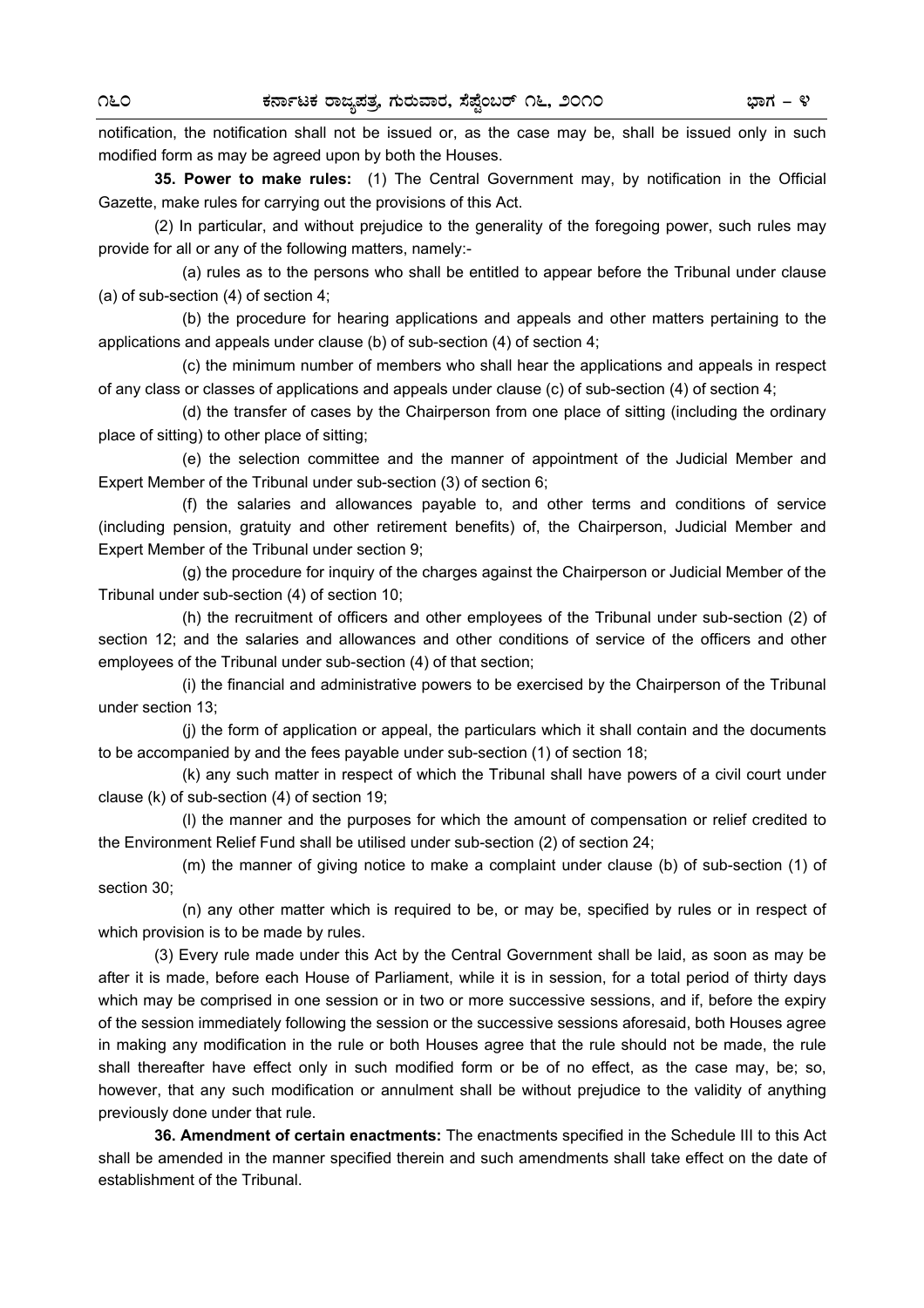**37. Power to remove difficulties:** (1) If any difficulty arises in giving effect to the provisions of this Act, the Central Government, may, by order published in the Official Gazette, make such provisions, not inconsistent with the provisions of this Act as may appear to it to be necessary for removing the difficulty:

 Provided that no such order shall be made after the expiry of a period of two years from the commencement of this Act.

 (2) Every order made under this section shall be laid, as soon as may be after it is made, before each House of Parliament.

**38. Repeal and savings:** (1) The National Environment Tribunal Act, 1995 (27 of 1995) and the National Environment Appellate Authority Act, 1997 (22 of 1997) are hereby repealed (hereinafter referred to as the repealed Act)

 (2) Notwithstanding such repeal, anything done or any action taken under the said Acts shall be deemed to have been done or taken under the corresponding provisions of this Act.

 (3) The National Environment Appellate Authority established under sub-section (1) of section 3 of the National Environment Appellate Authority Act, 1997, (22 of 1997) shall, on the establishment of the National Green Tribunal under the National Green Tribunal Act, 2010, stand dissolved.

 (4) On the dissolution of the National Environment Appellate Authority established under subsection (1) of section 3 of the National Environment Appellate Authority Act, 1997 (22 of 1997), the persons appointed as the Chairperson, Vice-chairperson and every other person appointed as Member of the said National Environment Appellate Authority and holding office as such immediately before the establishment of the National Green Tribunal under the National Green Tribunal Act, 2010, shall vacate their respective offices and no such Chairperson, Vice-chairperson and every other person appointed as Member shall be entitled to claim any compensation for the premature termination of the term of his office or of any contract of service.

 (5) All cases pending before the National Environment Appellate Authority established under subsection (1) of section 3 of the National Environment Appellate Authority Act, 1997 (22 of 1997) on or before the establishment of the National Green Tribunal under the National Green Tribunal Act, 2010, shall on such establishment, stand transferred to the said National Green Tribunal and the National Green Tribunal shall dispose of such cases as if they were cases filed under that Act.

 (6) The officers or other employees who have been, immediately before the dissolution of the National Environment Appellate Authority appointed on deputation basis to the National Environment Appellate Authority, shall, on such dissolution, stand reverted to their parent cadre, Ministry or Department, as the case may be.

 (7) On the dissolution of the National Environment Appellate Authority, the officers and other employees appointed on contract basis under the National Environment Appellate Authority and holding office as such immediately before such dissolution, shall vacate their respective offices and such officers and other employees shall be entitled to claim compensation for three months' pay and allowances or pay and allowances for the remaining period of service, whichever is less, for the premature termination of term of their office under their contract of service.

 (8) The mention of the particular matter referred to in sub-section (2) to (7) shall not be held to prejudice or affect the general application of section 6 of the General clauses Act, 1897 (10 of 1897) with regard to the effect of repeal.

#### **SCHEDULE-I**

## **[See sections 14(1), 15(1), 17(1)(a), 17(2), 19(4) (J) and 34(1)]**

1. The Water (Prevention and Control of Pollution) Act, 1974;

2. The Water (Prevention and Control of Pollution) Cess Act, 1977;

3. The Forest (Conservation) Act, 1980;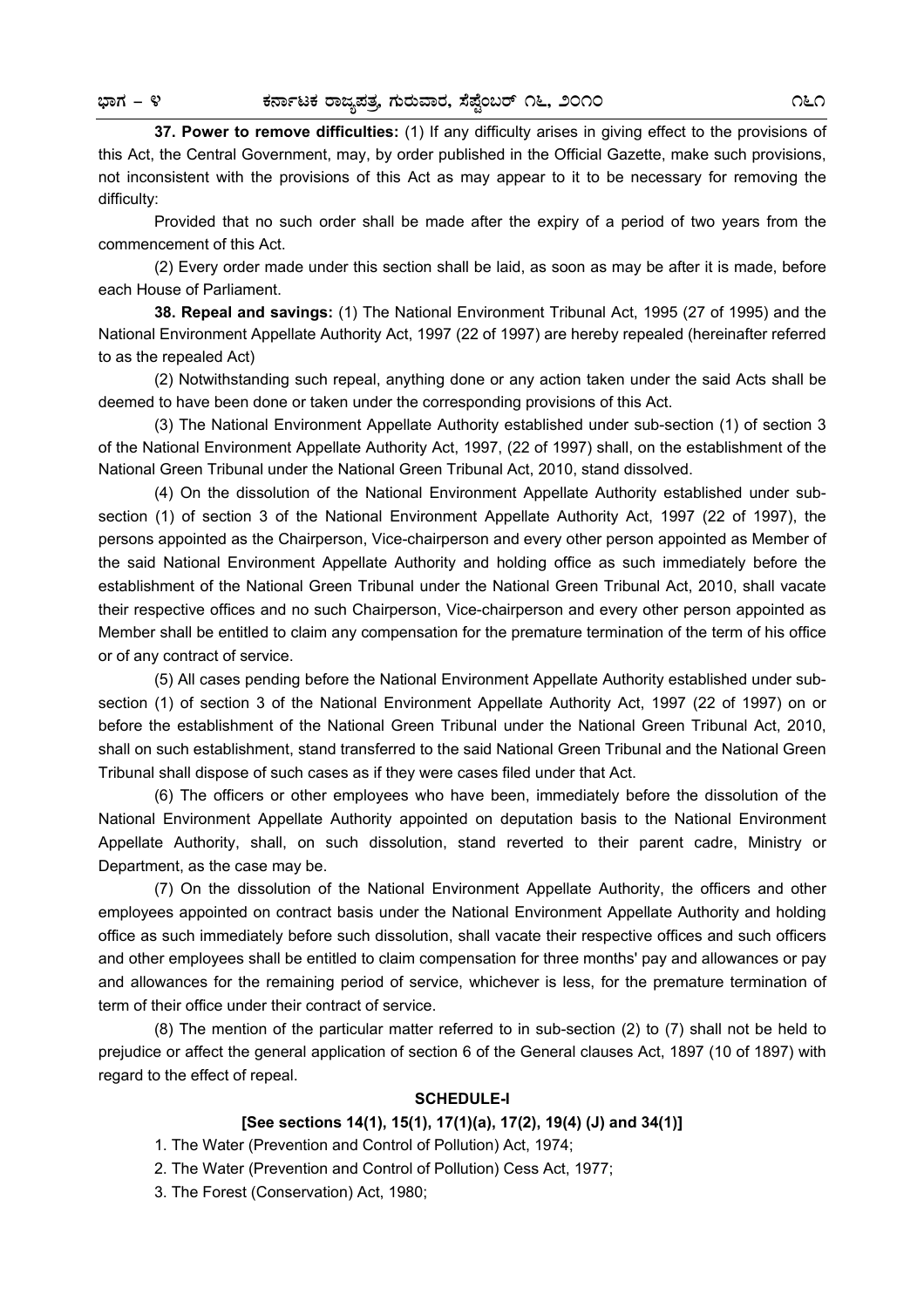4. The Air (Prevention and Control of Pollution) Act, 1981;

5. The Environment (Protection) Act, 1986;

6. The Public Liability Insurance Act, 1991;

7. The Biological Diversity Act, 2002.

## **SCHEDULE-II**

#### **[See sections 15(4) and 17(1)]**

**HEADS UNDER WHICH COMPENSATION OR RELIEF FOR DAMAGE MAY BE CLAIMED** 

(a) Death;

(b) Permanent, temporary, total or partial disability or other injury or sickness;

(c) Loss of wages due to total or partial disability or permanent or temporary disability;

(d) Medical expenses incurred for treatment of injuries or sickness;

(e) Damages to private property;

 (f) Expenses incurred by the Government or any local authority in providing relief, aid and rehabilitation to the affected persons;

 (g) Expenses incurred by the Government for any administrative or legal action or to cope with any harm or damage, including compensation for environmental degradation and restoration of the quality of environment;

 (h) Loss to the Government or local authority arising out of, or connected with, the activity causing any damage;

 (i) Claims on account of any harm, damage or destruction to the fauna including milch and draught animals and aquatic fauna;

 (j) Claims on account of any harm, damage or destruction to flora including aquatic flora, crops, vegetables, trees and orchards;

 (k) Claims including cost of restoration on account of any harm or damage to environment including pollution of soil, air, water, land and eco-systems;

(l) Loss and destruction of any property other than private property;

(m) Loss of business or employment or both;

 (n) Any other claim arising out of, or connected with, any activity of handling of hazardous substance.

## **SCHEDULE-III**

#### **(See Section 36)**

## **AMENDMENT TO CERTAIN ENACTMENTS**

#### **PART-I**

# **AMENDMENT TO THE WATER (PREVENTION AND CONTROL OF POLLUTION) ACT, 1974**

#### **(6 of 1974)**

 **Insertion of new section 33B:** After section 33A, the following section shall be inserted, namely:-

**"33B. Appeal to National Green Tribunal:** Any persons aggrieved by,-

 (a) an order or decision of the appellate authority under section 28, made on or after the commencement of the National Green Tribunal Act, 2010; or

 (b) an order passed by the State Government under section-29, on or after the commencement of the National Green Tribunal Act, 2010; or

 (c) directions issued under section 33A by a Board, on or after the commencement of the National Green Tribunal Act, 2010.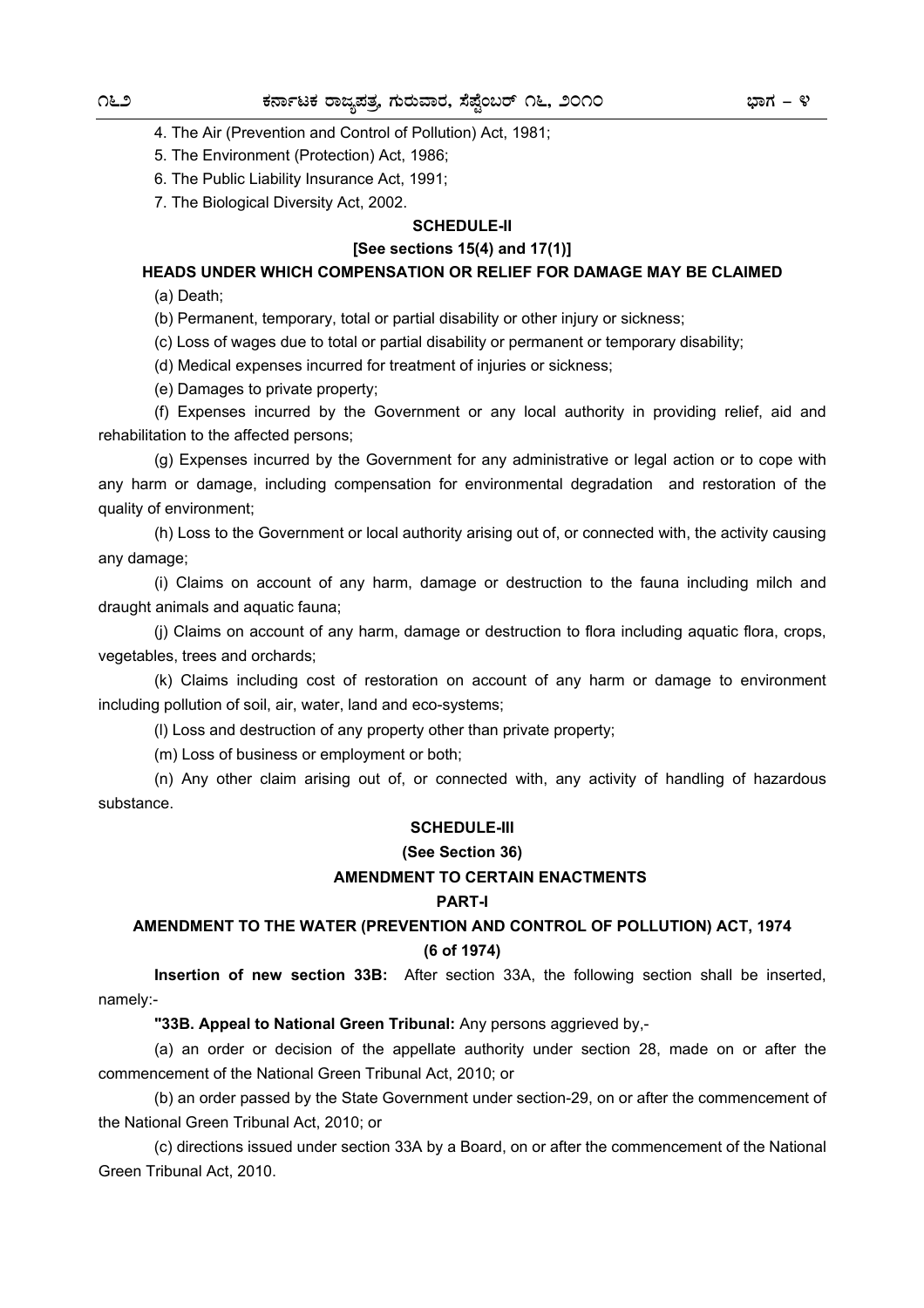may file an appeal to the National Green Tribunal established under section 3 of the National Green Tribunal Act, 2010, in accordance with the provisions of that Act.".

#### **PART-II**

# **AMENDMENTS TO THE WATER (PREVENTION AND CONTROL OF POLLUTION) CESS ACT, 1977 (36 OF 1977)**

 **1. Amendment of section 13:** In section 13, in sub-section (4), for the words "Shall be final, the words, figures and letters "shall, if no appeal has been filed under section 13A, be final" shall be substituted.

**2. Insertion of new section 13A:** After section 13, the following section shall be inserted, namely:-

**"13A. Appeal to National Green Tribunal:** Any persons aggrieved, by an order or decision of the appellate authority made under section 13, on or after the commencement of the National Green Tribunal Act, 2010, may file an appeal to the National Green Tribunal established under section 3 of the National Green Tribunal Act, 2010, in accordance with the provisions of that Act.".

#### **PART-III**

# **AMENDMENT TO THE FOREST (CONSERVATION) ACT, 1980**

# **(69 OF 1980)**

**Insertion of new section 2A:** After section 2, the following section shall be inserted, namely:-

**"2A. Appeal to National Green Tribunal:** Any person aggrieved, by an order or decision of the State Government or other authority made under section 2, on or after the commencement of the National Green Tribunal Act, 2010, may file an appeal to the National Green Tribunal established under section 3 of the National Green Tribunal Act, 2010, in accordance with the provisions of that Act.".

#### **PART-IV**

## **AMENDMENT TO THE AIR (PREVENTION AND CONTROL OF POLLUTION) ACT, 1981 (14 OF 1981)**

 **Insertion of new section 31B:** After section 31A, the following section shall be inserted, namely:-

**"31B: Appeal to National Green Tribunal:** Any person aggrieved by an order or decision of the Appellate Authority under section 31, made on or after the commencement of the National Green Tribunal Act, 2010, may file an appeal to the National Green Tribunal established under section 3 of the National Green Tribunal Act, 2010, in accordance with the provisions of that Act.".

#### **PART-V**

#### **AMENDMENT TO THE ENVIRONMENT (PROTECTION) ACT, 1986 (29 OF 1986)**

**Insertion of new section 5A:** After section 5A, the following section shall be inserted, namely:-

**"5A: Appeal to National Green Tribunal:** Any person aggrieved by any directions issued under section 5, on or after the commencement of the National Green Tribunal Act, 2010, may file an appeal to the National Green Tribunal established under section 3 of the National Green Tribunal Act, 2010, in accordance with the provisions of that Act.".

#### **PART-VI**

# **AMENDMENTS TO THE BIOLOGICAL DIVERSITY ACT, 2002**

## **(18 OF 2003)**

 **1. Amendment of section 52:** In section 52, after the proviso, the following provisos shall be inserted, namely:-

 "Provided further that nothing contained in this section shall apply on and from the commencement of the National Green Tribunal Act, 2010:

 Provided also that any appeal pending before the High Court, before the commencement of the National Green Tribunal Act, 2010, shall continue to be heard and disposed of by the High Court as if the